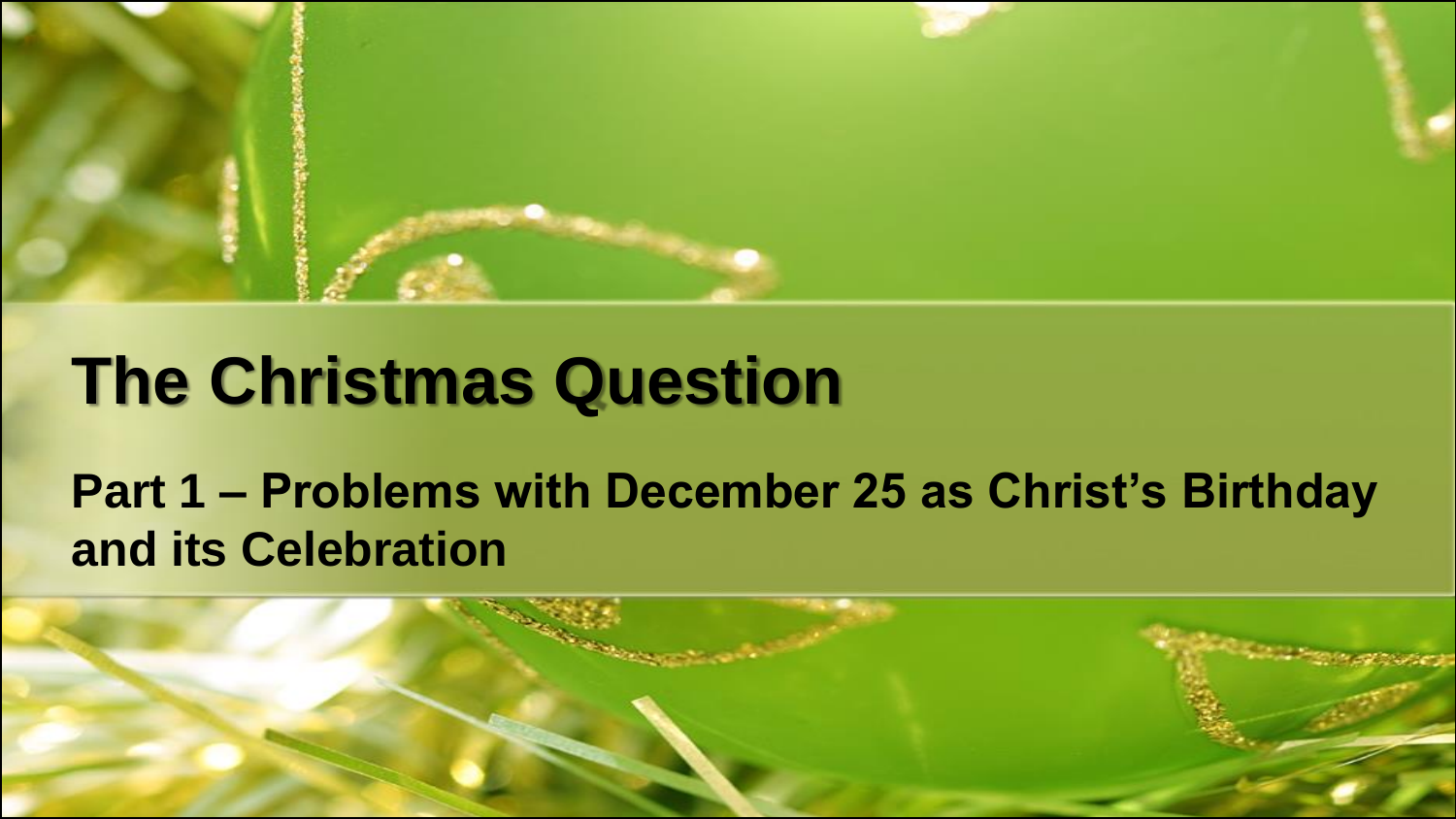# **Introduction**

⚫ **I decided to preach this lesson because many believe…**

- December 25<sup>th</sup> is Jesus' birthday
- ⚫ There are definite rules for observing Christ's birthday
- ⚫ Christmas must not be observed by Christians in any fashion

⚫ **My purpose is to present the biblical, historical, and logical problems with each of these approaches.**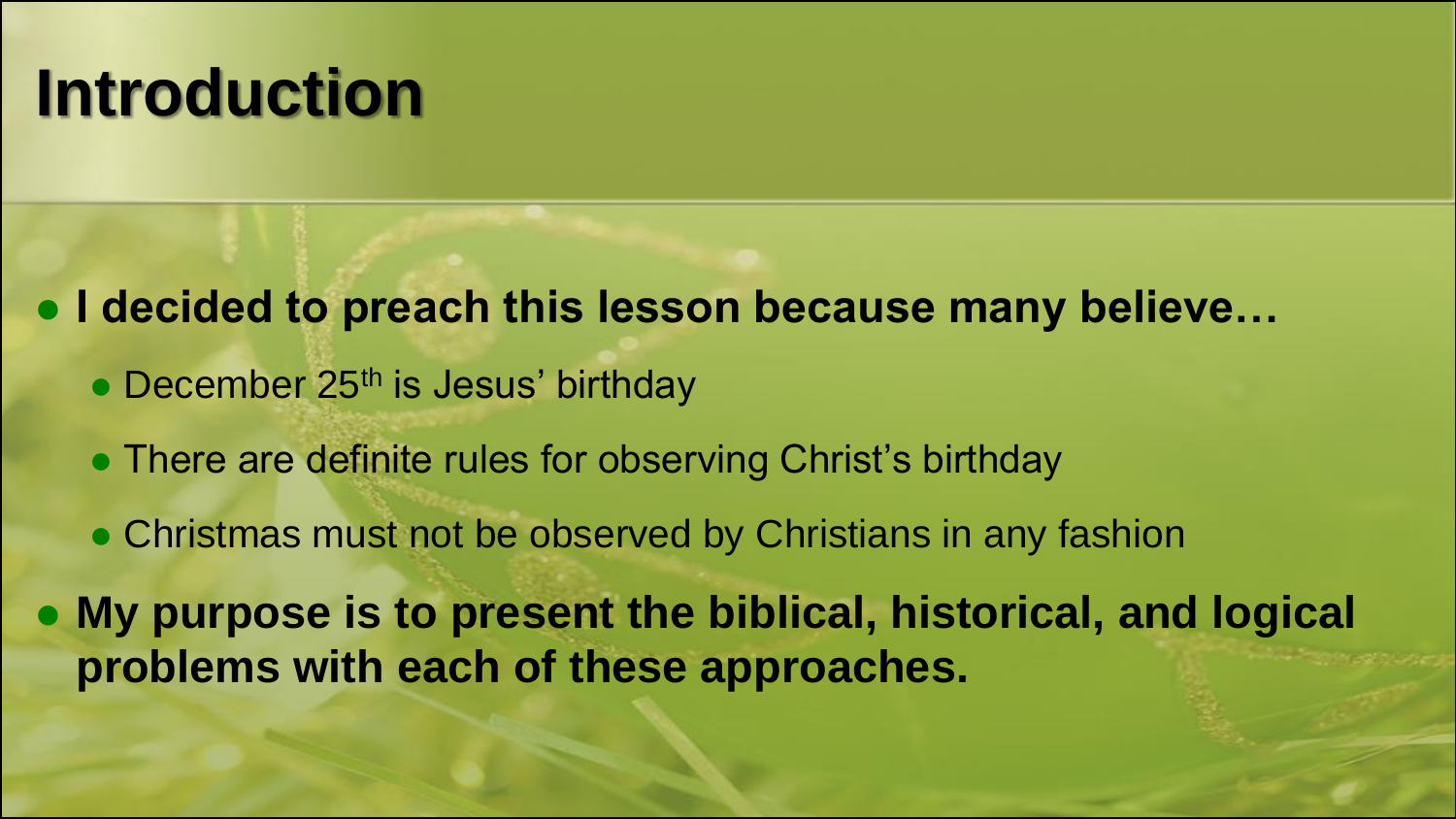

## **December 25**

Problems with Dating Jesus' Birth

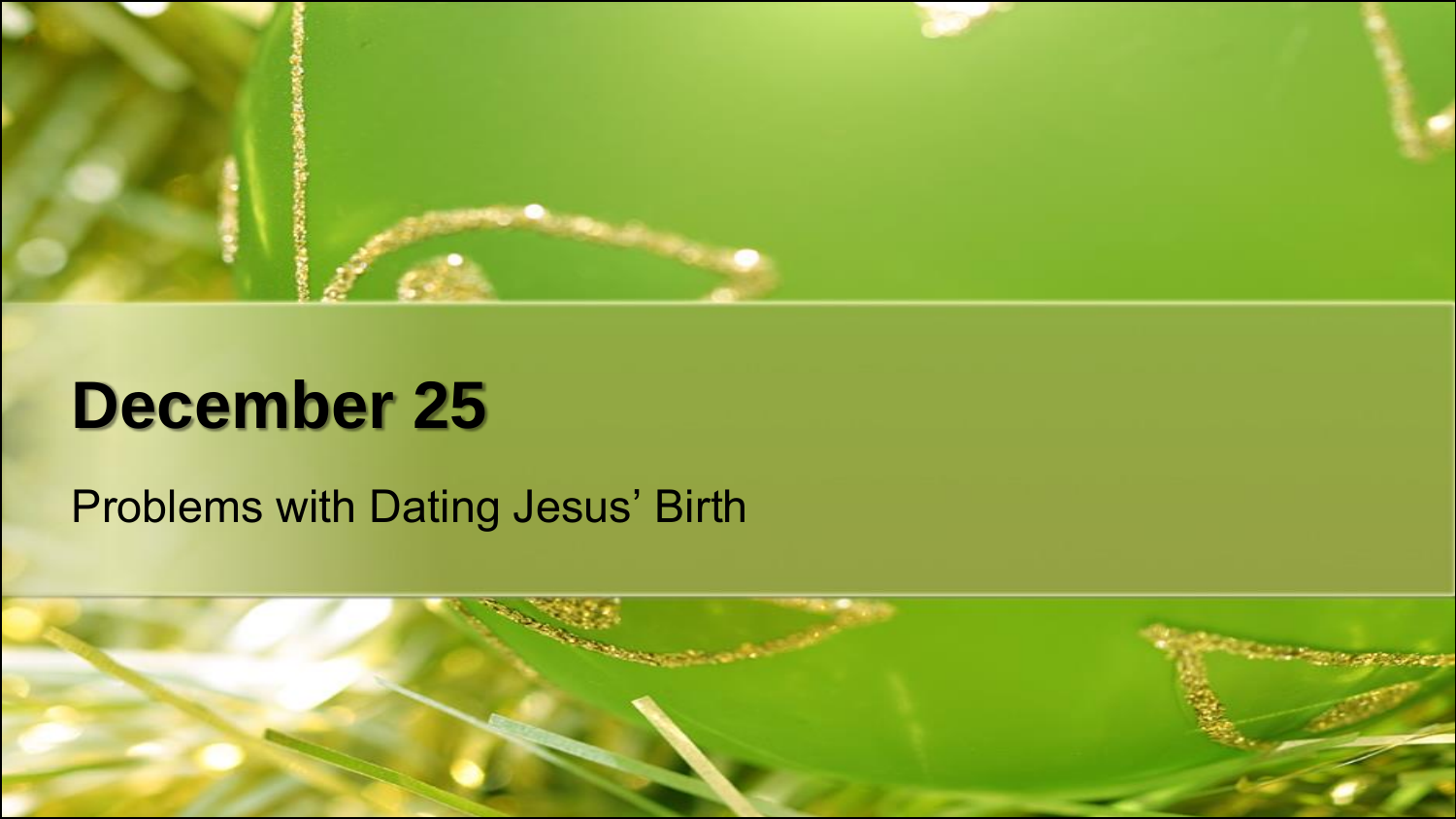## **December 25: Biblical Problems**

- ⚫ **The bible says nothing of the calendar day on which Jesus was born.**
- ⚫ **December 25 (wintertime) doesn't fit with the Roman census taking place when Jesus was born – Lk. 2:1-5**
- ⚫ **Winter was not the season when shepherds would stay, or live, in the fields with their sheep – Lk. 2:8-12**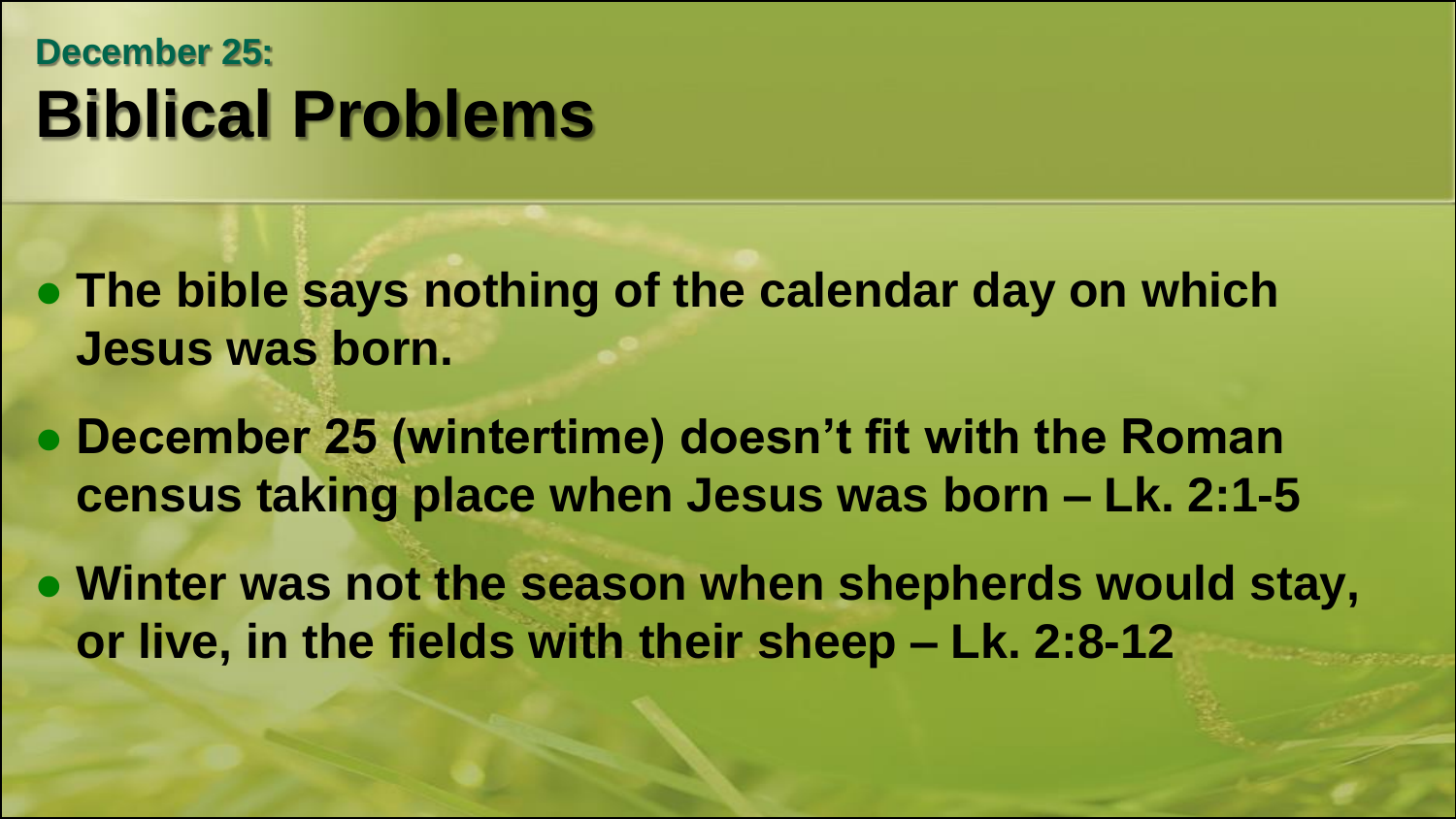### **December 25: Historical Problems**

- ⚫ **Clement of Alexandria (200 A.D.) expressed the confusion of his day concerning the date of Christ's birth.**
	- ⚫ There was no mention of December 25
	- ⚫ December 25 would not gain acceptance for another 150 years

⚫ **The earliest reference to December 25 as Christ's**  birthday is mid-4<sup>th</sup> Century in a Roman (Church) almanac.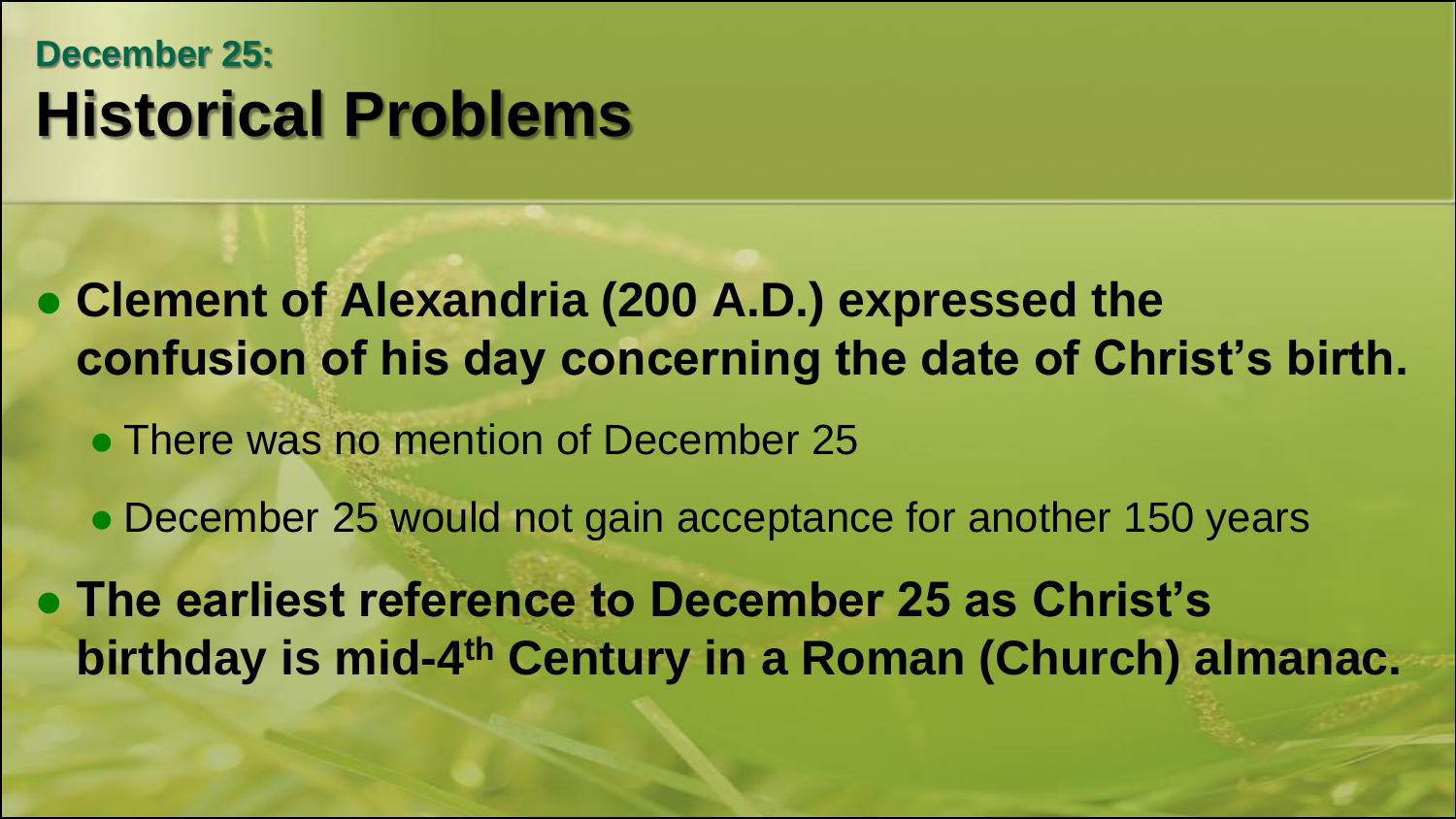### **December 25: Historical Problems**

#### ⚫ **How December 25 was chosen?**

- ⚫ Jewish Rabbinical thought said if God did a great thing in one's life on a certain day, in the future He would do another great thing on that same day.
- ⚫ 3 rd century tradition taught that Christ's **death** took place on March 25, leading to surmise that Jesus' was **conceived** on March 25.
- Since December 25 is exactly 9 months later, it became the day of Christ's birth!
- ⚫ Tradition produced more tradition, which is very shaky ground!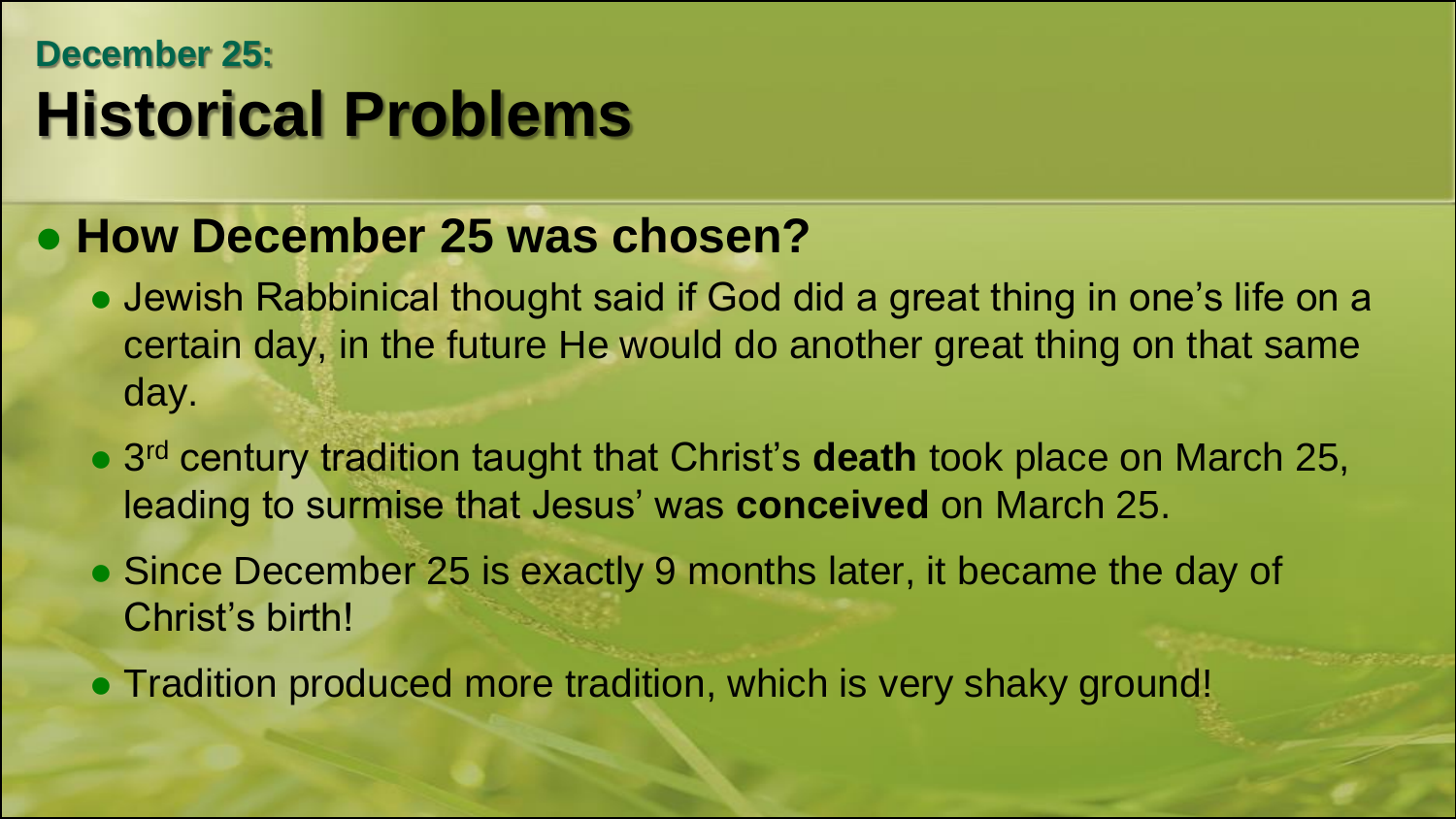

## **December 25**

#### Problems with Celebrating this Day as Christ's Birthday

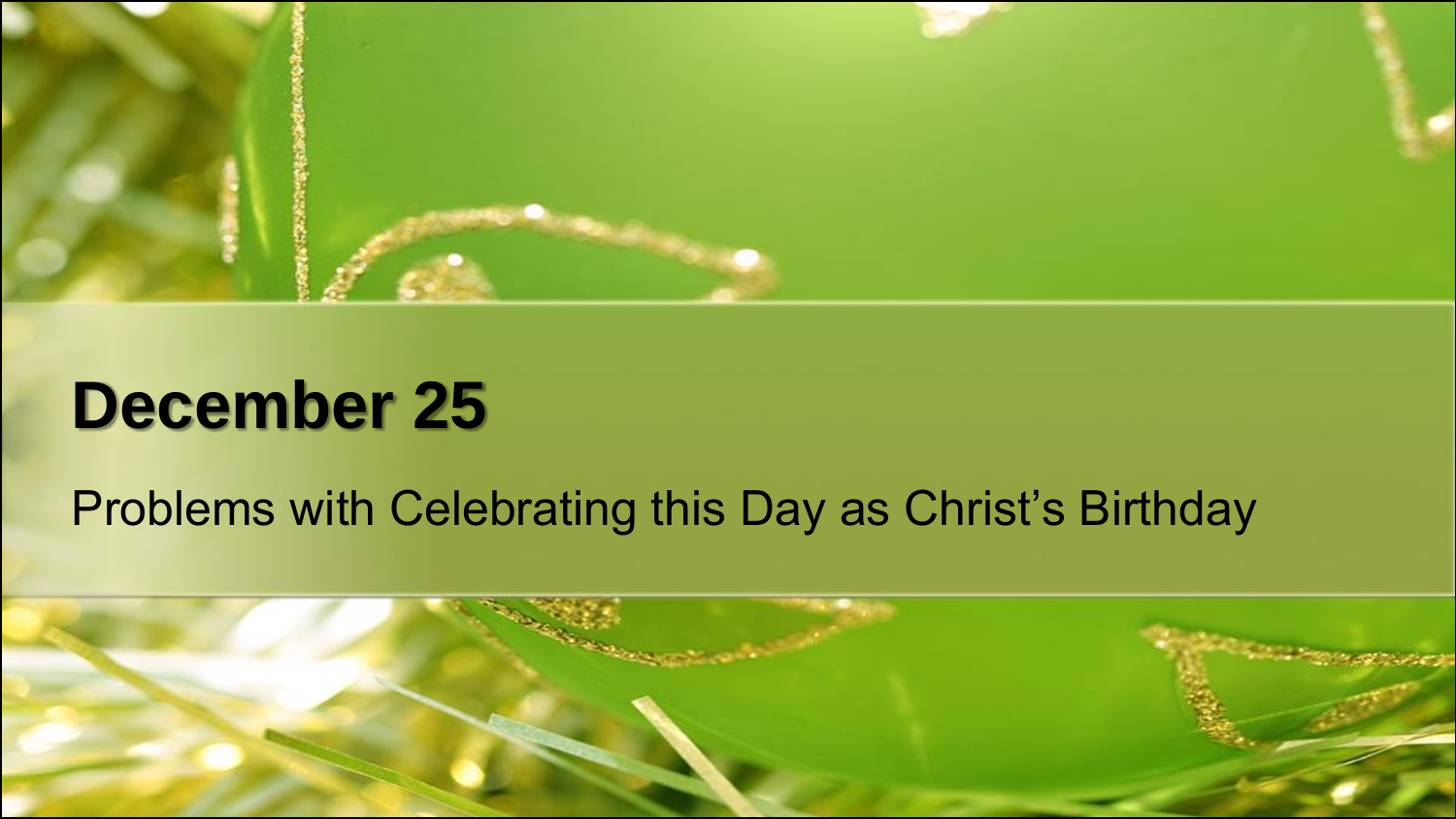### **Celebrating Christ's Birthday: Biblical Problems**

- ⚫ **There is no command or instruction for the local church or individual Christians to celebrate December 25 as Christ's birth.**
- ⚫ **The only day commanded to be celebrated is Sunday, the resurrection day, where we assemble for worship – Matt. 26:26- 29; Acts 20:7; 1 Cor. 14; 1 Cor. 16:1-2, 2 Cor. 8-9**
- ⚫ **Since there is no biblical command to observe this day…**
	- The local church must not 1 Cor. 4:6; Rev. 22:18-19
	- ⚫ Individual Christians must take care to avoid a *religious* observance of the day
		- Rev. 22:18-19; 1 Cor. 8:9-13; Rom. 14:23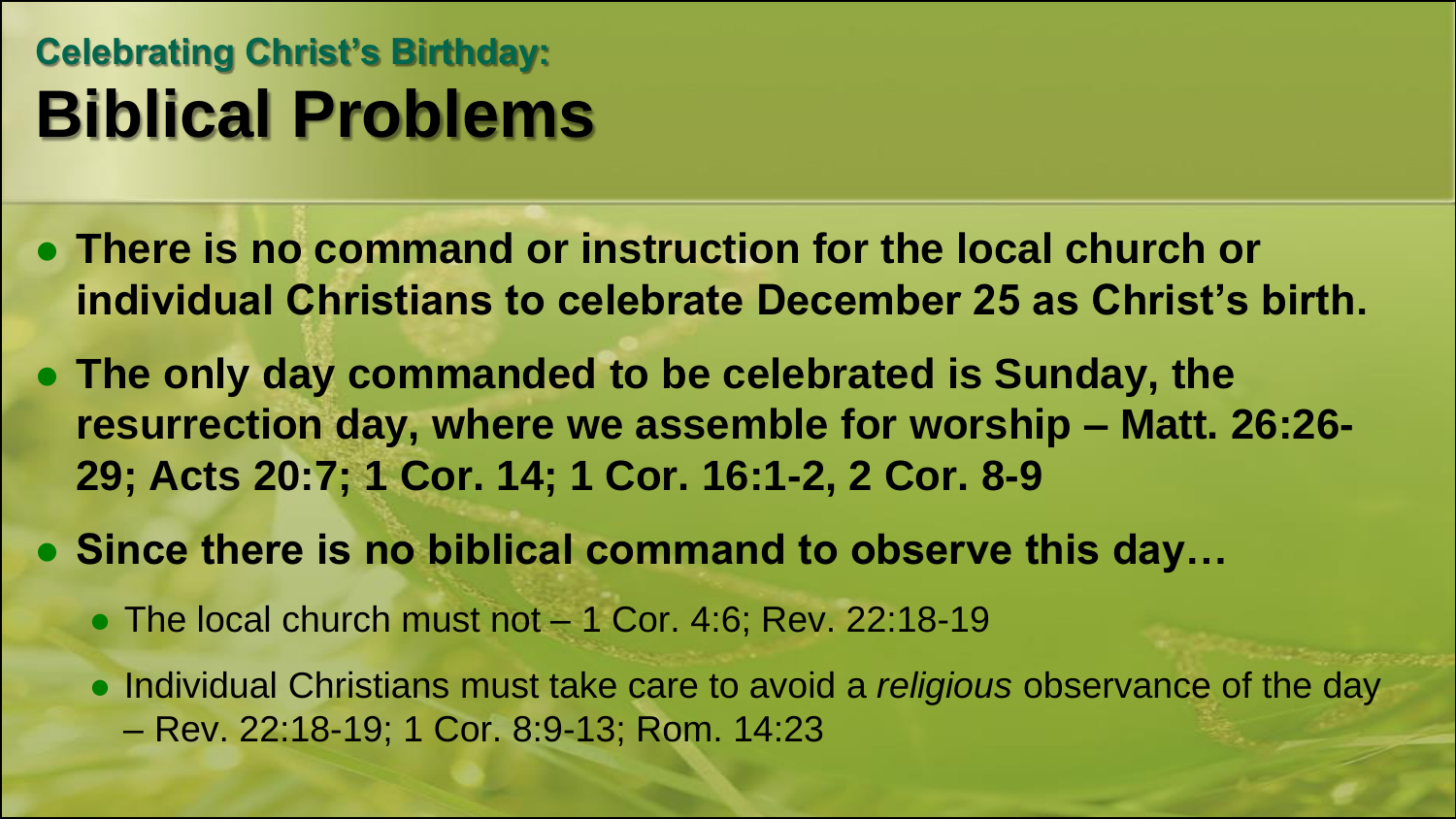## **Celebrating Christmas: Historical Problems**

- ⚫ **There is no early historical evidence that N.T. Christians celebrated Christ's birth.**
- ⚫ **The "official" day of December 25 was decided by the apostate church without any biblical or historical foundation.**
	- ⚫ Christmas comes from the "Christ-Mass," or the Catholic observance of their version of the Lord's Supper.
	- ⚫ The *Catholic Encyclopedia* states that the "Christ Mass" was not recorded until 1038 A.D. ("Christmas," Vol. 3).